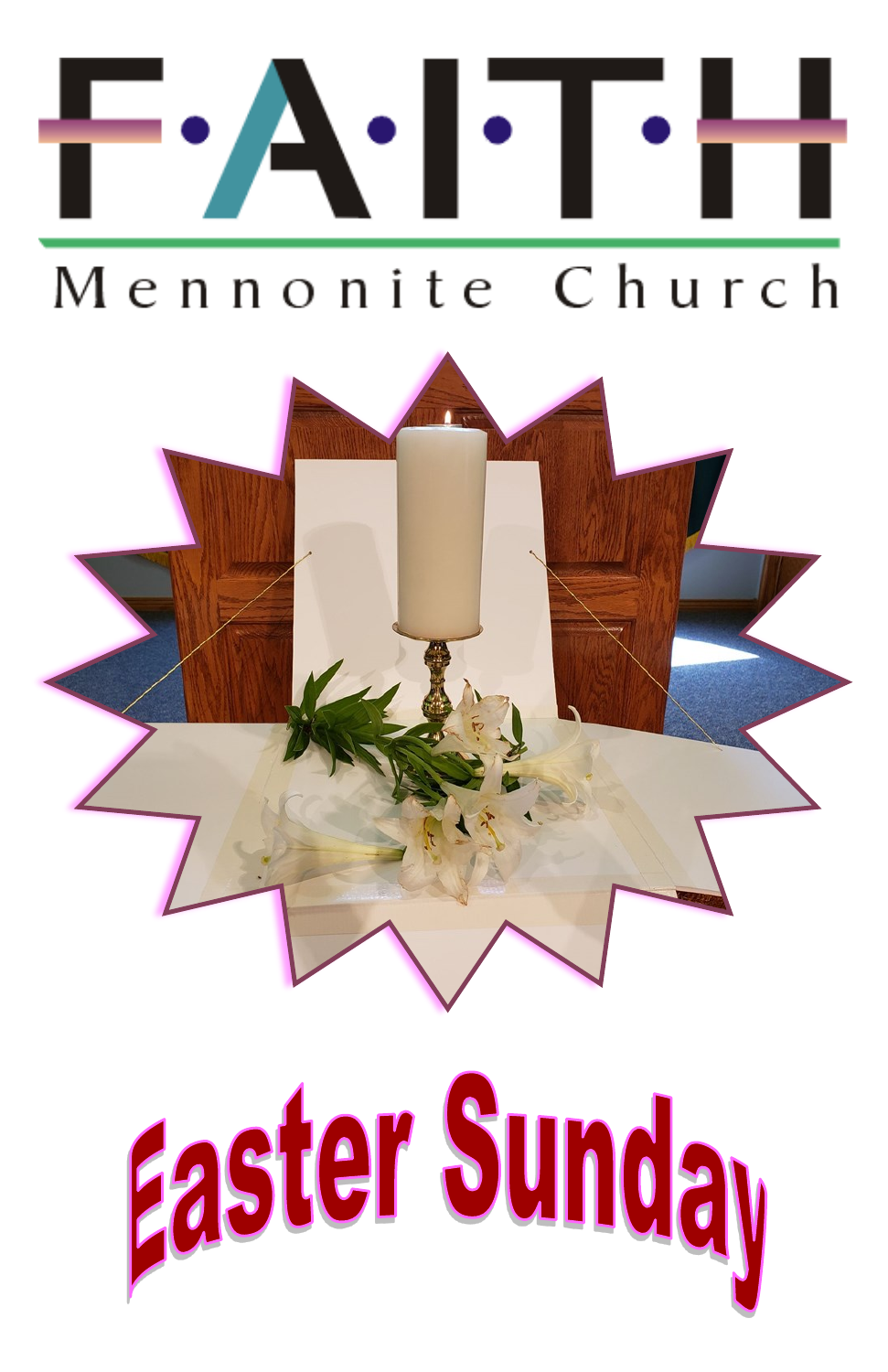### *From Certainty to Openness*

### Prelude

### Welcome! Peace Prayer

Call to Worship

Leader: Christ is risen! **People: He is risen indeed!** Leader: Together we seek the way of God— *Organ Side (Left): the generous,* Piano Side (Right): compassionate, *Organ Side: grace-filled,* Piano Side: inclusive, *Organ Side: abundant,* Piano Side: powerful, *Organ Side: unsettling, All: way of God.* Leader: On this day that God has made, may our hearts be open to the good news: Christ is not here, for he is risen. *All: Jesus Christ is risen indeed!*

| <b>Opening Prayer</b><br>Christ the Lord Is Risen Today<br>Isaiah 65:17-25 | VT 346        |
|----------------------------------------------------------------------------|---------------|
| Children's Time                                                            |               |
| Prayer for our Offerings<br>Low in the Grave He Lay                        | VT 333        |
| John 20: 1-18<br>Transformation Can't be Predicted<br>Psalm 118:1-2,14-24  | Rev. Kristine |
| Christ Is Alive, and Goes Before Us<br><b>Transition Moment</b>            | VT 565        |
| This Joyful Eastertide<br><b>Blessing</b><br>Postlude*                     | VT 352        |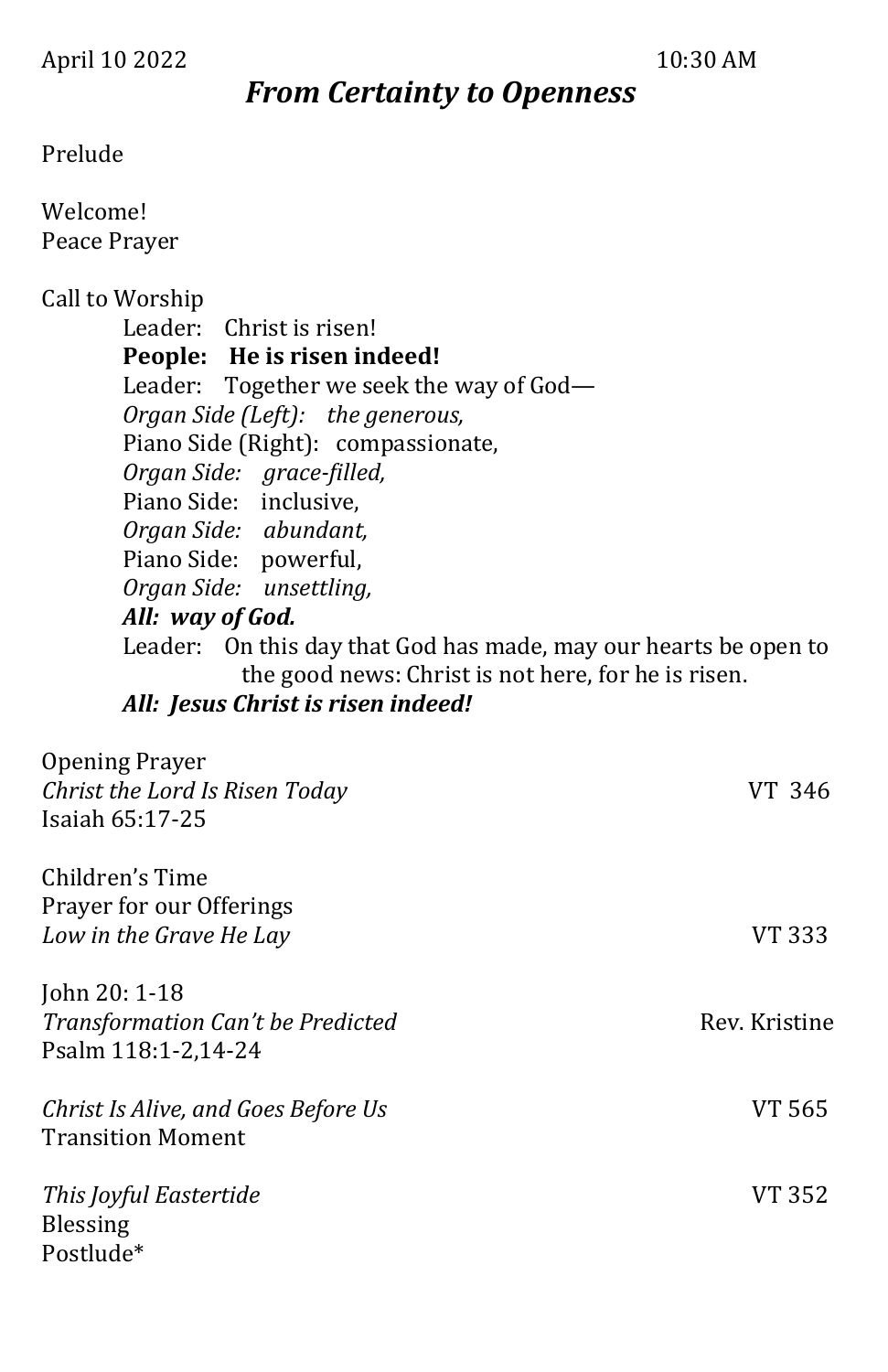VT = Voices Together STJ = Green Song Book STS = Purple Song Book CCLI License #: 2009481 ONE LICENSE #739073-A

\**This service is streamed live. There will be a pause while the stream is switched from the public to the unlisted (private) stream for our congregational sharing, prayer, and announcements.* 

**If you are unable to stand please remain seated.**

### **WORSHIP PARTICIPANTS**

| Worship Leader  Pastor Rose Marie |
|-----------------------------------|
|                                   |
|                                   |
| Accompanists Marlene Habegger     |
|                                   |

| Sanctuary Prep Leslie Hadley           |  |
|----------------------------------------|--|
| Broadcasting Jody Hadley               |  |
|                                        |  |
|                                        |  |
| Ushers  Wendell Banman & Byron Ediger  |  |
| Greeters Darlene Powers & Janet Ediger |  |
|                                        |  |

**Reflection questions:** When has your certainty of "the way things are" been rolled away to reveal openness to God's ways? When you look beyond what you think you know, what do you see then?

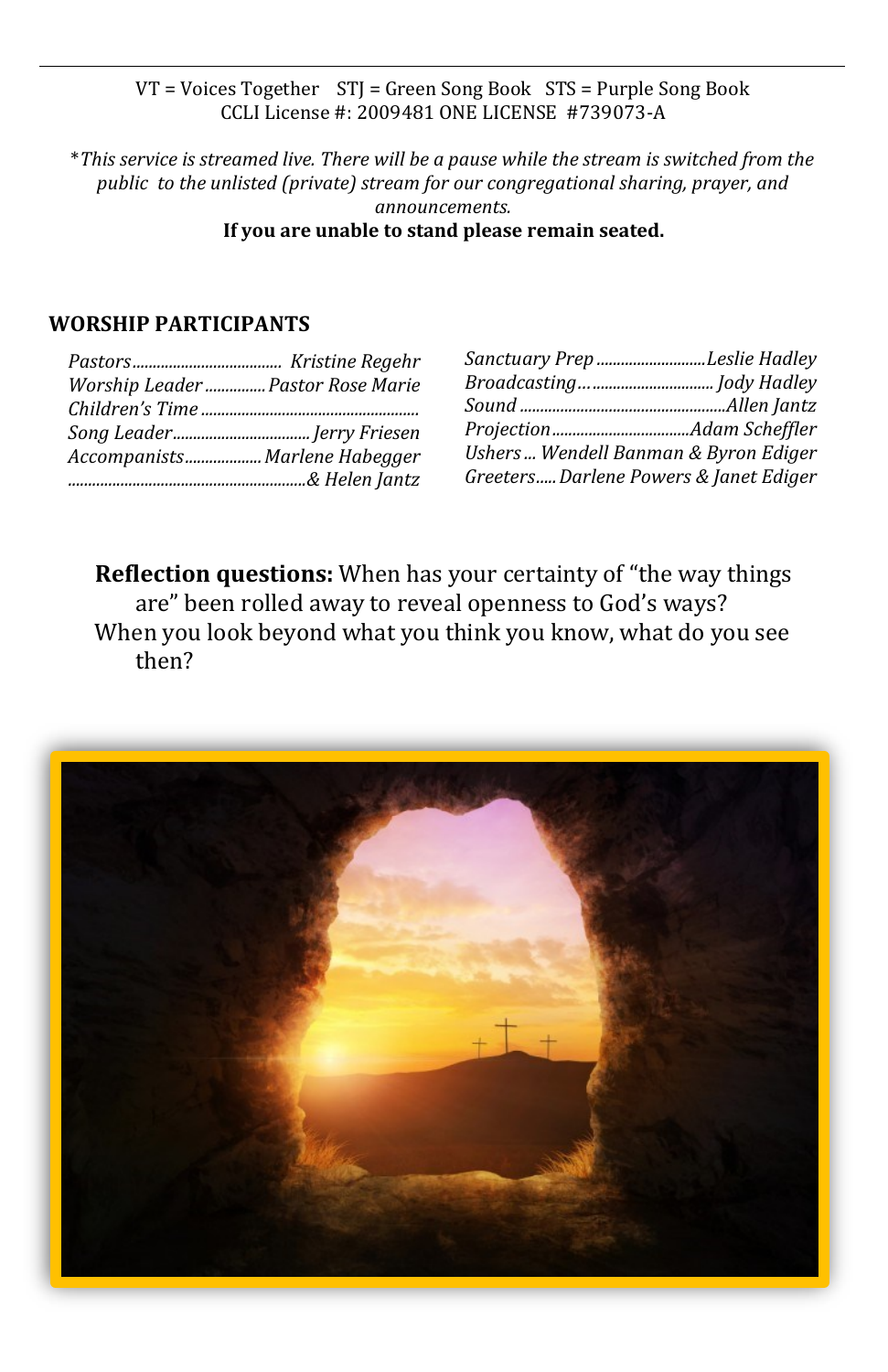| <b>Welcome</b> to Faith                                                                                       | <b>OUR MISSION STATEMENT</b><br>As followers of Jesus Christ, our                                                                                                   |
|---------------------------------------------------------------------------------------------------------------|---------------------------------------------------------------------------------------------------------------------------------------------------------------------|
| Mennonite Church. We are glad you<br>are here.                                                                | mission is to<br>- Worship together as a community of                                                                                                               |
| If you need a listening assistance<br>device or a large print bulletin,<br>please ask an usher.               | faith,<br>- Invite everyone to share the gift of                                                                                                                    |
| There are a few *quiet* craft items on<br>the back table of the sanctuary that<br>can be used during worship. | God's love,<br>- Nurture each other in the faith,<br>- Serve others in the spirit of Christ,<br>land<br>- Proclaim His way of peace, justice<br>and reconciliation. |

### *FAITH FAMILY NEWS*

**THE CHURCH OFFICE** will be closed on Monday April 18, 2022.

**THE NEXT CONGREGATIONAL MEETING** will be held on April 24, 2022 after the youth fundraiser meal. There will be updates from Council, Treasure's Report, Pastor's Report, Transition Update and an estimated timeline for forming a settled pastors search committee.

**A YOUTH FUNDRAISER MEAL** will be served on April 24th after worship and before the congregational meeting! The main dish will be sloppy joes and/or macaroni and cheese. We will provide a few marked tables for single family use for those who wish to social distance during the meal time as a precautionary measure. Hallelujah for a return to sharing meals together! The youth will be accepting donations for a summer service trip. **Please write your check to Faith Mennonite Youth Group.** In addition, we will be supporting Ronni Horn and their family by collecting gift cards for food and gas.

**DONATIONS** for Ronni Horn and their family can be written to Faith Mennonite Church with Ronni Horn in the memo line.

**PASTOR ROSE MARIE** reminds you that she will be holding drop-in office hours from 1:00– 3:30 PM on Wednesdays.

**BOARD & COUNCIL MINUTES** from April are posted on the bulletin boards by the stairs to the old education wing. The minutes can also be found in a black binder on a shelf in the library.

**CAREGIVER SUPPORT GROUP** meets April 25 at 4:00 PM in the Fellowship Hall. Come to learn from others and share what you have found helpful. Participants have found the group an insightful respite. Hosting this event will be Pastor Rose Marie.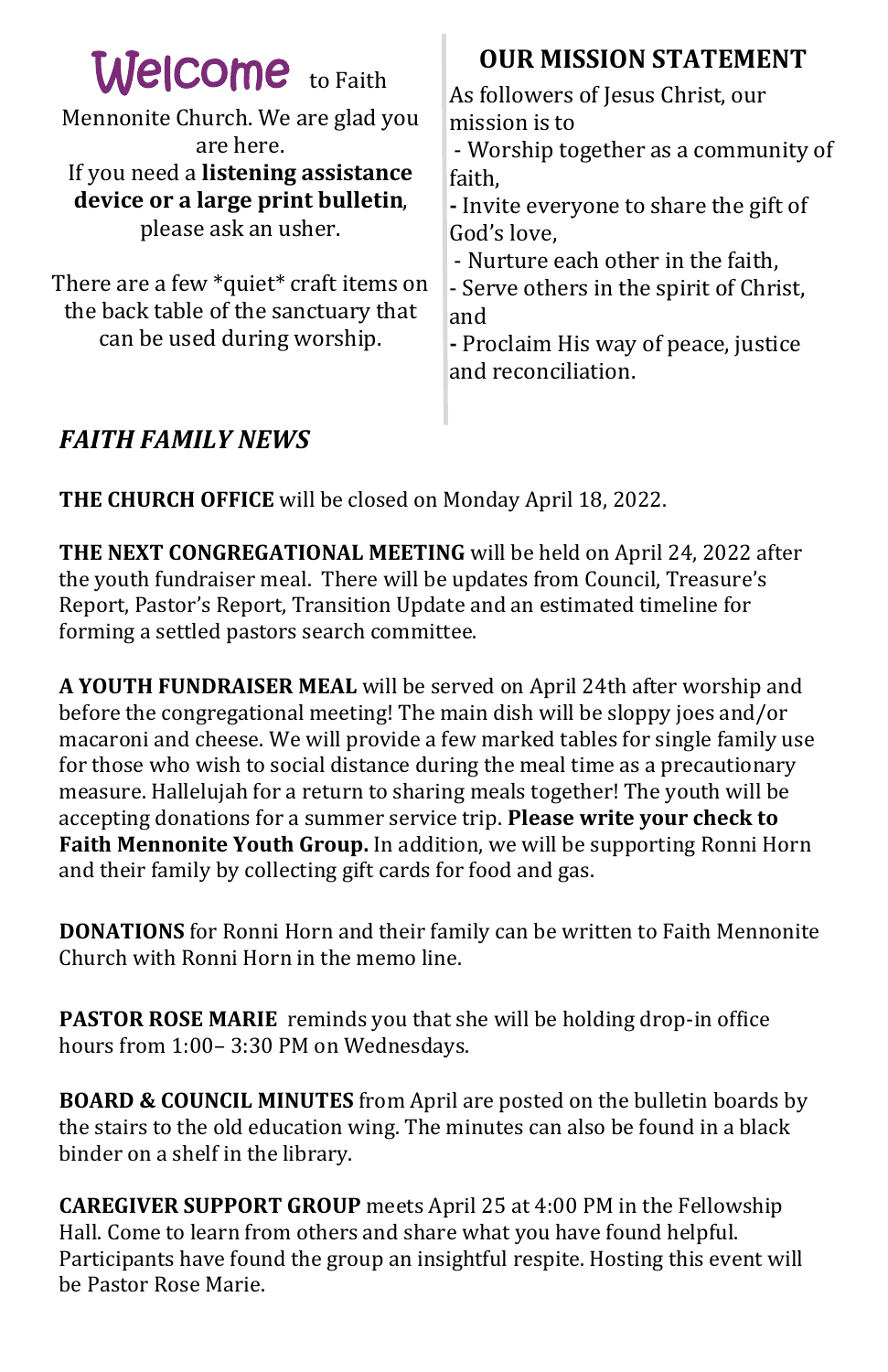### **IN OUR THOUGHTS AND PRAYERS**

### **Thank God for….**

- The lowering infection rate of Covid, allowing us to gather more freely in person as a community of believers in our church.
- For the leadership in our church as we go through our time in transition and new beginnings
- Sending us Pastor Rose Marie as our part-time Interim Pastor to help with the ministry and care of our church community.

### **We Pray for…**

- Ronni Horn and their family as they are undergoing treatment in Wichita.
- Hennie Janzen and family as she is going through treatments in Houston, TX.
- Strengthening and support for those facing uncertain, unresolved and chronic health issues and those recovering from surgeries.
- For those who have lost loved ones, and those experiencing loneliness and/ or other difficult issues.
- Our church community as we have our conversation groups to discuss our identity question to prepare for inviting a new pastor.
- New Hope Shelter board and staff as they are needing to make a move by this fall and hope to build a new facility
- World peace, and especially now for those in Ukraine as they are experiencing so much suffering due to the ongoing war.

### **Continue to pray for….**

- Junia & Doris Schmidt as Doris has moved to Health Care at Schowalter Villa and Junia adjusting to this new circumstance.
- Bette Rhine as she is rejoicing for some healing and continues to heal in Schowalter Villa's Progressive Recovery Academy.
- Norman & Lorrayne Pankratz as they have transitioned to health care at Kidron Bethel.
- Anna Lubbers in her Voluntary Service assignment in California. She is going to stay for another year.
- All of our church community in assisted living and health care.

### **Western District Conference…**

• Pray for WDC congregational delegates planning to attend and in their preparation for the special session of MC USA assembly in May.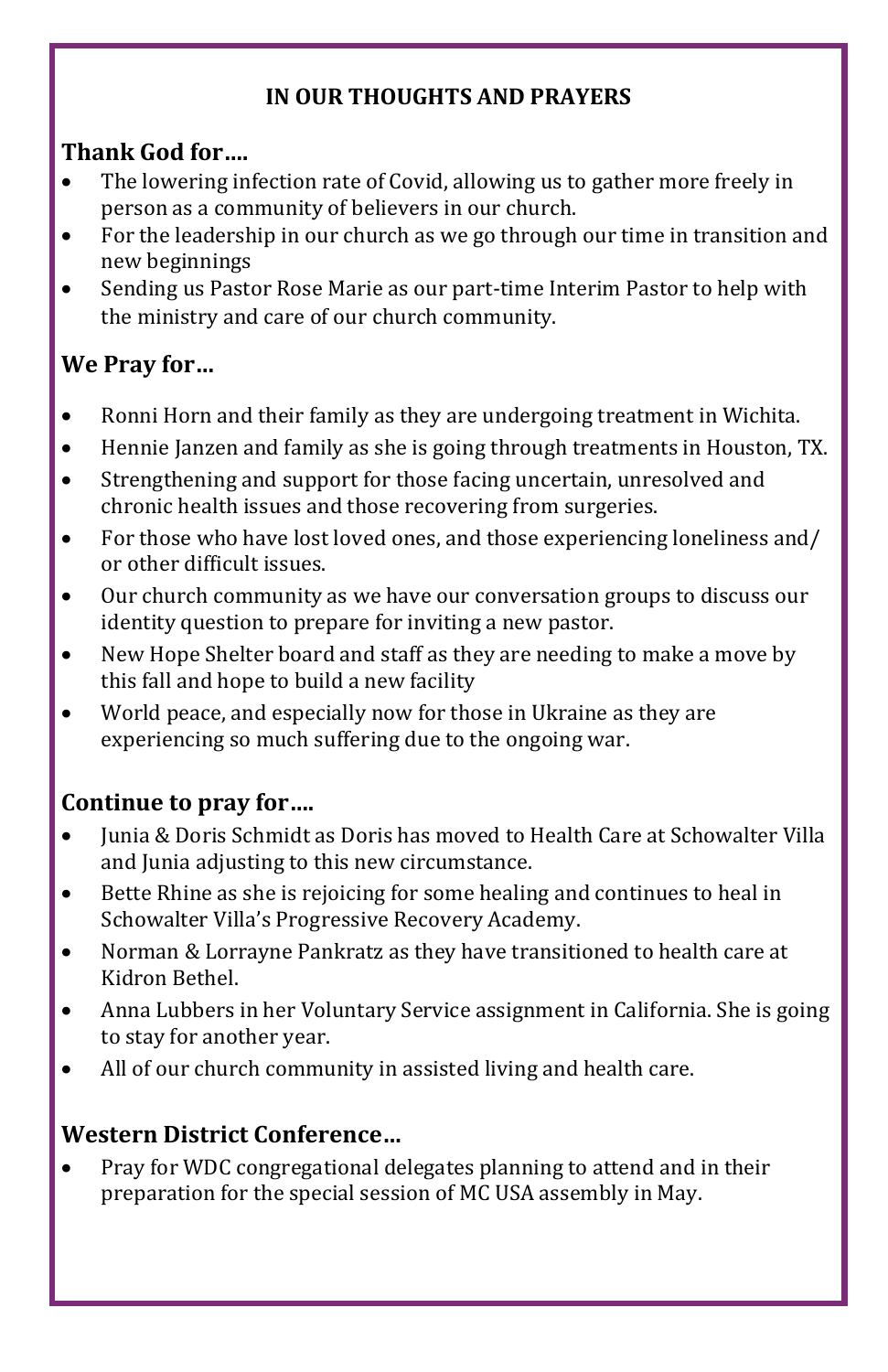### *OTHER AREA ITEMS*

**GIVE THANKS** for the good news of resurrection, and for WDC congregations as they bear witness to God's gift of new life in Christ!

**VOICES TOGETHER WORSHIP LEADERS' WORKSHOP |** May 14, 9 a.m.-noon EDT (on Zoom) | sponsored by Benton Mennonite Church, Goshen IN – Anneli Loepp Thiessen and Katie Graber will provide background on worship resources in Voices Together, and the Voices Together Worship Leaders' ed., highlighting uses in worship as well as the styles, cultures, and eras they represent. . No cost required. For more information, and to register, go to www.bentonchurch.org/ voices-together-worship-workshop

**THE WESTERN DISTRICT CONFERENCE RESOURCE LIBRARY** in North Newton, KS will be hosting a Book Sale on Saturday, April 30 from 8am- 12pm outside in front of the WDC building. There will be a large variety of donated books and books removed from circulation. Donations will be accepted for your selections. Hope to see you there! Western District Conference Office and Resource Library: 2517 North Main, North Newton, KS 67117

**APRIL 23 IS A WORK AND PLAY DAY** at Camp Mennoscah! We're starting at 8:30am at the maintenance shed. A crew with dirt haulers/diggers and trucks is



needed to complete the amphitheater project. We'd be thrilled to have you sign up! Contact Camp Mennoscah at 620-297-3290 to register or for more information.

**CAMP MENNOSCAH** is having a Verenike Casserole Fundraiser on April 30! If you enjoyed the meal last year, this will be very similar--

more details will be coming soon! Meal: verenike casserole, seasoned green beans, zweiback, and fruit crisp.

**NEWTON ET CETERA SHOP** invites organizations to apply for this year's Local Giving Grants. Local Giving grants are made available by the Newton Et Cetera Shop board of directors. Application forms may be downloaded at [newtonetceterashop.com/local](http://newtonetceterashop.com/local-giving-fund/)-giving-fund/ and must be submitted by e-mail to [localgiving@newtonetceterashop.com](mailto:localgiving@newtonetceterashop.com) **by April 25, 2022**. Micro-grants will be awarded to selected groups in June 2022, in amounts up to \$500.

**NEWTON ET CETERA SHOP** invites you to become a volunteer! Help us to share God's love with all creation by volunteering in clothing, clerking, recycling, linens, housewares or one of our other departments. If you'd like to join us, please call us at 316.283.9461 or attend one of our upcoming volunteer orientations to tell us what interests you: Saturday 4/23/22 11A-noon or Thursday 5/19/22 6-7 PM. We hope to hear from you soon!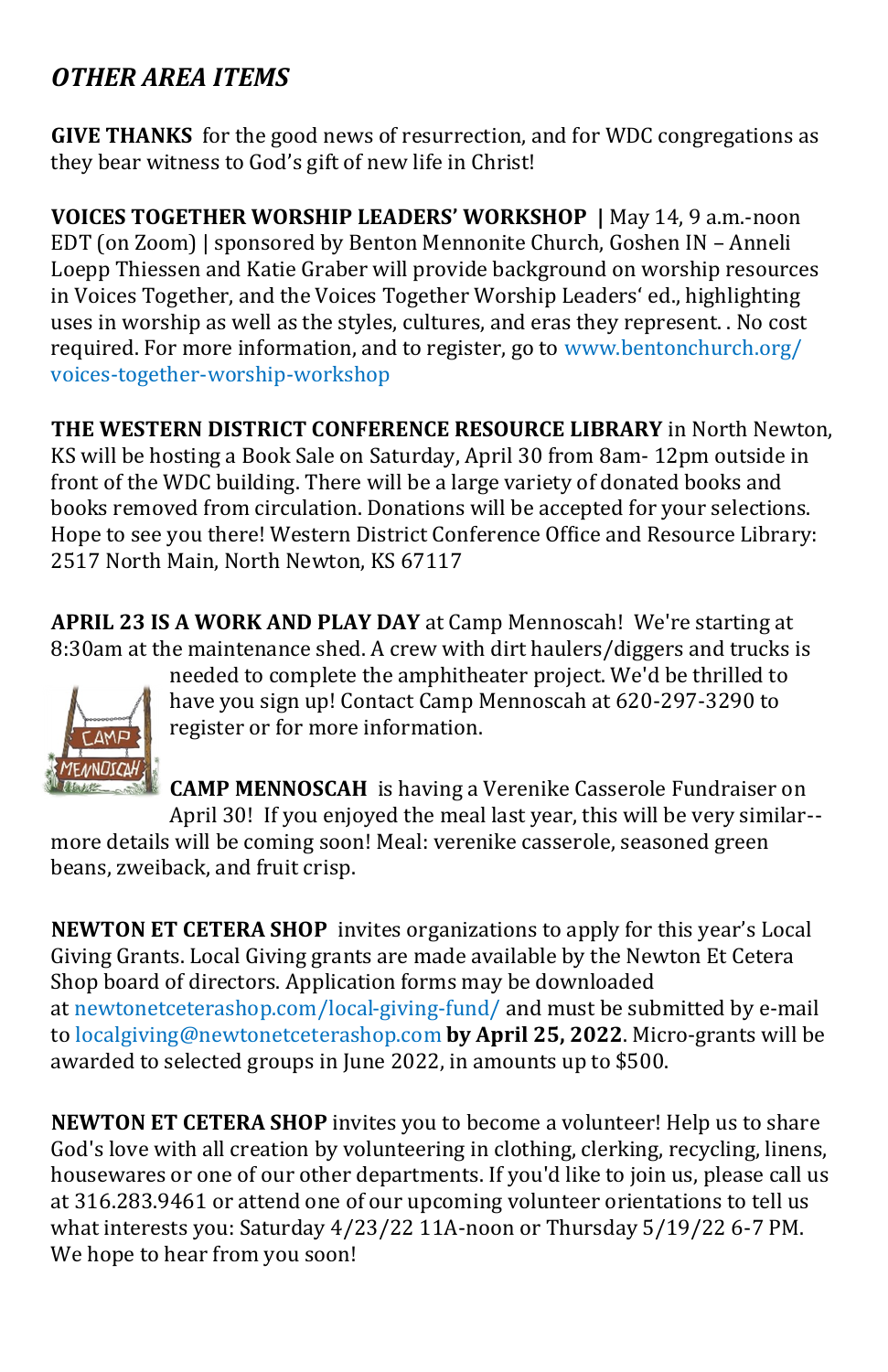**CELEBRATE EARTH DAY** at the Newton Et Cetera Shop! On Friday and Saturday afternoons, April 22 & 23, we'll have activities to reduce our carbon footprints by fixing what we have! Check our facebook page ([facebook.com/newtonetc\)](http://facebook.com/newtonetc) for details about our Earth Day weekend schedule.

**THE NEXT CONCERT** of the Prairie Window Concert Series, with [Over the](http://dyckarboretum.org/arboretum-event/over-the-rhine)  [Rhine,](http://dyckarboretum.org/arboretum-event/over-the-rhine) will be on Sunday, April 24 at 4 p.m. at the Dyck Arboretum of the Plains in Hesston. Join us for an evening of great music and delicious food from Crust & Crumb in a prairie garden setting. Tickets: \$25 adults/\$15 kids, plus tax. Purchase [tickets online](http://dyckarboretum.square.site/upcoming-events) at [dyckarboretum.org](http://dyckarboretum.org/) or call 620-327-[8127](tel:620-327-8127) to reserve your seats.

**THE MCPHERSON COMMUNITY BRASS CHOIR** under the Direction of Jerry Toews will give a Sunday afternoon Concert in The Church of the Brethren, 201 N. Carrie, McPherson, KS on Apr. 24 at 4pm. FREE and FUN. Everyone is invited.

**TUESDAY, APRIL 19 –** Bethel College Chamber Orchestra concert under the direction of Kris Hilding, 7:30 p.m**.**, featuring works by Bartok, Bizet, Du Prez, Borge, Telemann and more; *Krehbiel Auditorium in Luyken Fine Arts Center (NOTE CHANGE OF LOCATION).*

**THURSDAY, APRIL 21 –** Artist reception for the annual Student Art Exhibit, 6-8 p.m., Regier Gallery in Luyken Fine Arts Center at Bethel College. The exhibit features the work of 56 Bethel students, in a variety of media, and runs through May 6. Regular gallery hours: 9 a.m.-4 p.m., Mon.-Fri.

**FRIDAY, APRIL 22 –** Junior recital by Bethel College student Bryce Wilson on soprano and alto saxophone, 7 p.m., Administration Building chapel

**SATURDAY, MAY 23–** Earth Day program at Kauffman Museum featuring falconer Nate Mathews, Wichita, with a bald eagle, 10:30 a.m**.**, inside the museum (corner of North Main and 27th streets in North Newton)

**SUNDAY, APRIL 24 –** KIPCOR Film Series presents *The Revolution Generation*  (before its theatrical release!), 2 p.m., Krehbiel Auditorium in Luyken Fine Arts Center at Bethel College; audience talkback led by Jacob Miller-Klugesherz to follow.

**SUNDAY, APRIL 24 –** Senior recital by Bethel College student Kayla Newman, brass, 4 p.m., Administration Building chapel



**MONDAY, APRIL –** Bethel College Wind Ensemble concert under the direction of Joel Boettger, 7 p.m., Krehbiel Auditorium in Luyken Fine Arts Center

**SUNDAY, MAY 1 –** Masterworks concert at Bethel College, 3 p.m**.**, featuring the Bethel College Oratorio Chorus, orchestra and soloists performing *Requiem* by Mozart, and *Gloria* and *For the Beauty of the Earth* by John Rutter, directed by Dr. William Eash; Memorial Hall